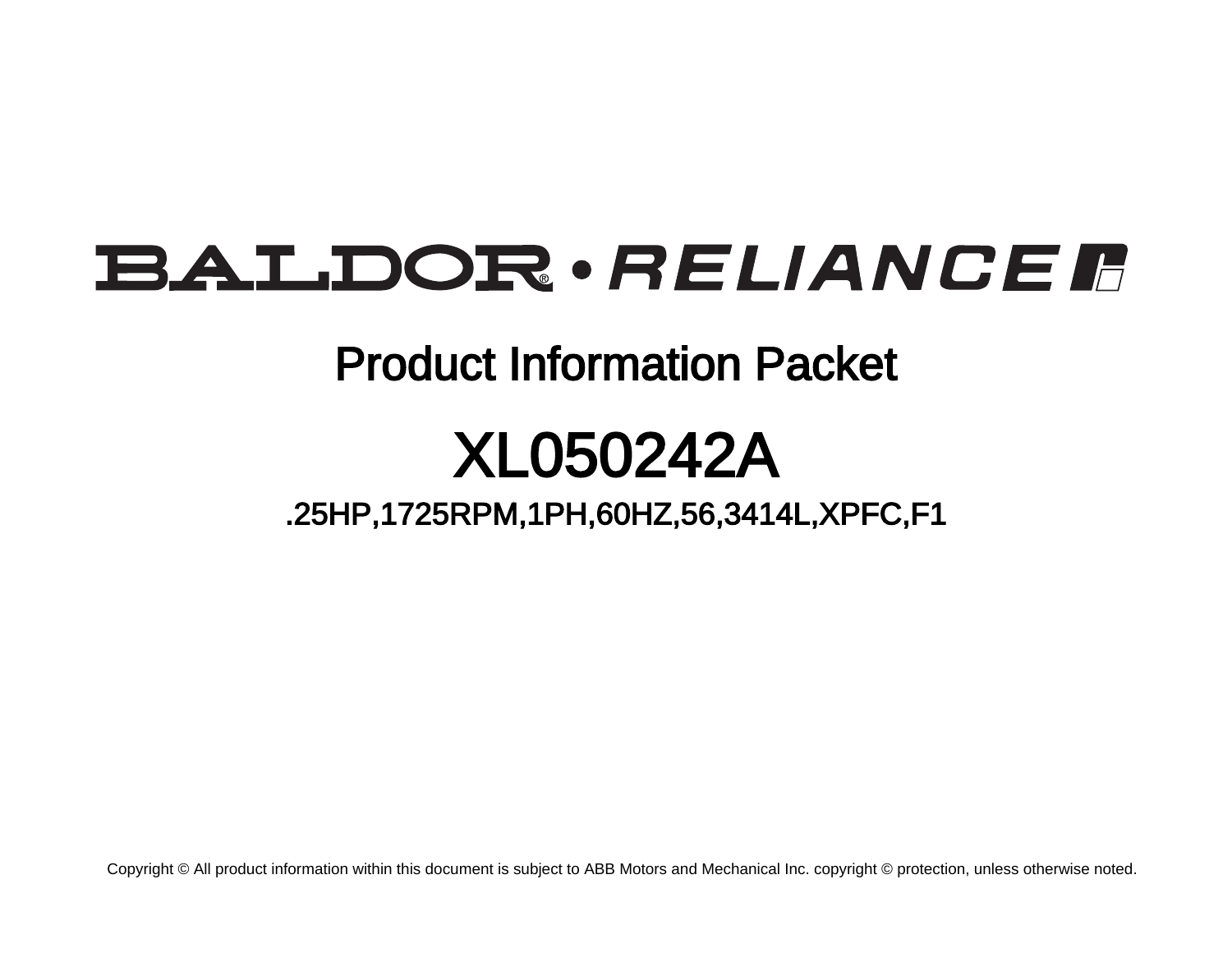# BALDOR · RELIANCE F Product Information Packet: XL050242A - .25HP,1725RPM,1PH,60HZ,56,3414L,XPFC,F1

| <b>Part Detail</b> |             |             |            |             |        |                      |            |  |
|--------------------|-------------|-------------|------------|-------------|--------|----------------------|------------|--|
| Revision:          | $\sim$<br>◡ | Status:     | PRD/A      | Change #:   |        | Proprietary:         | No         |  |
| Type:              | AC          | Elec. Spec: | 34WGY855   | CD Diagram: | CD0565 | Mfg Plant:           |            |  |
| Mech. Spec:        |             | Layout:     | 34LY5492   | Poles:      | 04     | <b>Created Date:</b> | 04-21-2021 |  |
| Base:              |             | Eff. Date:  | 07-01-2022 | Leads:      | 7#18   |                      |            |  |

| <b>Specs</b>                           |                          |                                  |                                 |
|----------------------------------------|--------------------------|----------------------------------|---------------------------------|
| <b>Catalog Number:</b>                 | XL050242A                | <b>Feedback Device:</b>          | NO FEEDBACK                     |
| Enclosure:                             | <b>XPFC</b>              | <b>Heater Indicator:</b>         | No Heater                       |
| Frame:                                 | 56                       | <b>Insulation Class:</b>         | B                               |
| <b>Frame Material:</b>                 | Steel                    | <b>Inverter Code:</b>            | Not Inverter                    |
| Motor Letter Type:                     | Cap Start, Induction Run | IP Rating:                       | <b>NONE</b>                     |
| Output @ Frequency:                    | .250 HP @ 60 HZ          | <b>KVA Code:</b>                 | L.                              |
| Synchronous Speed @ Frequency:         | 1800 RPM @ 60 HZ         | <b>Lifting Lugs:</b>             | No Lifting Lugs                 |
| Voltage @ Frequency:                   | 208.0 V @ 60 HZ          | <b>Locked Bearing Indicator:</b> | No Locked Bearing               |
|                                        | 115.0 V @ 60 HZ          | <b>Motor Lead Termination:</b>   | <b>Flying Leads</b>             |
|                                        | 230.0 V @ 60 HZ          | Motor Type:                      | 3414L                           |
| XP Class and Group:                    | CLI GP D; CLII GP F,G    | <b>Mounting Arrangement:</b>     | F <sub>1</sub>                  |
| <b>XP Division:</b>                    | Division I               | <b>Power Factor:</b>             | 64                              |
| <b>Agency Approvals:</b>               | <b>CSA</b>               | <b>Product Family:</b>           | <b>Hazardous Location Motor</b> |
|                                        | <b>UR</b>                | <b>Pulley Face Code:</b>         | Standard                        |
| <b>Auxillary Box:</b>                  | No Auxillary Box         | <b>Rodent Screen:</b>            | None                            |
| <b>Auxillary Box Lead Termination:</b> | None                     | <b>Shaft Ground Indicator:</b>   | No Shaft Grounding              |
| <b>Base Indicator:</b>                 | Rigid                    | <b>Shaft Rotation:</b>           | Reversible                      |
| <b>Bearing Grease Type:</b>            | Polyrex EM (-20F +300F)  | <b>Speed Code:</b>               | Single Speed                    |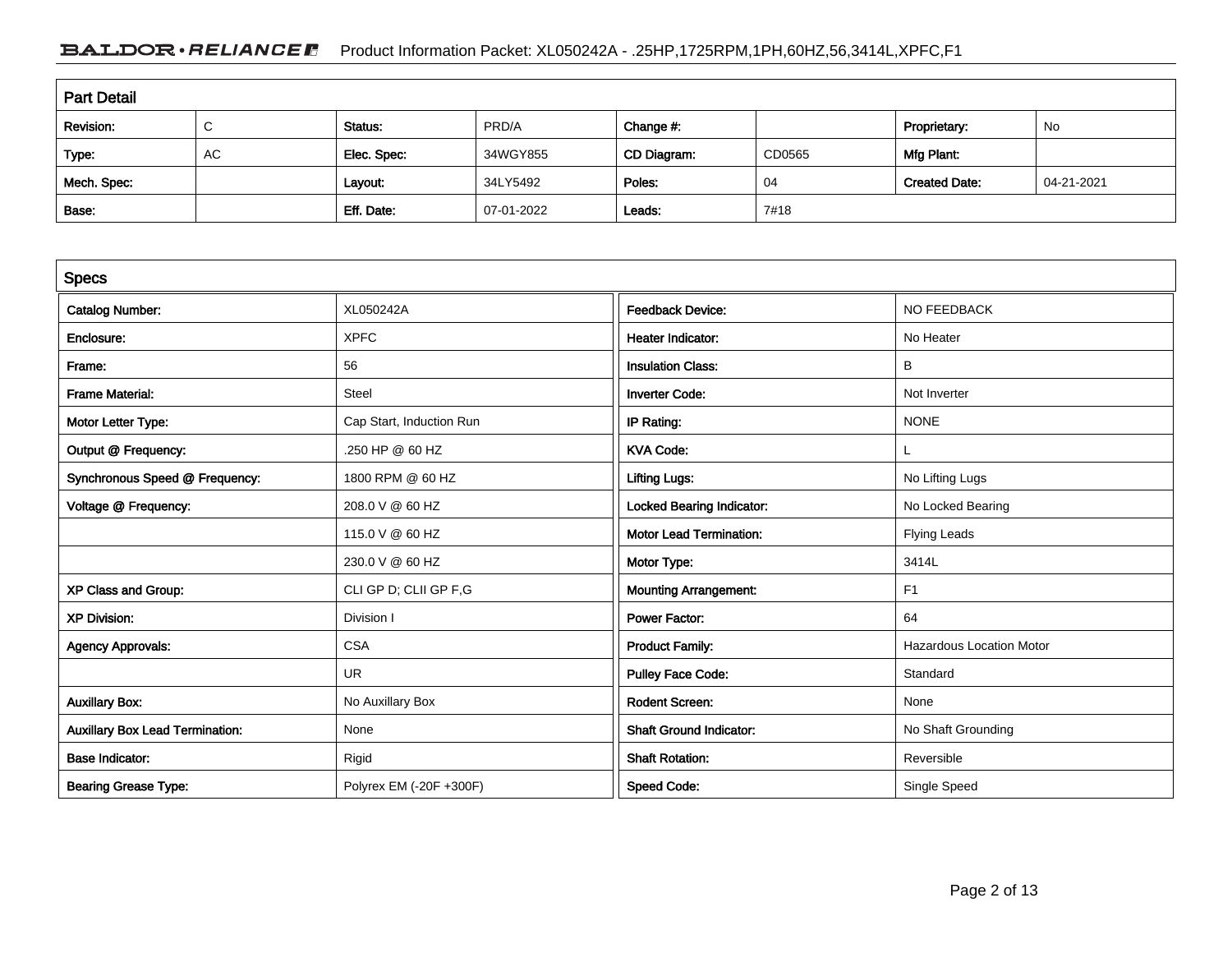| Blower:                               | None                      | <b>Motor Standards:</b>                                   | <b>NEMA</b>                |
|---------------------------------------|---------------------------|-----------------------------------------------------------|----------------------------|
|                                       |                           |                                                           |                            |
| Current @ Voltage:                    | 4.200 A @ 115.0 V         | <b>Starting Method:</b><br>Direct on line                 |                            |
|                                       | 2.100 A @ 230.0 V         | Thermal Device - Bearing:                                 | None                       |
|                                       | 2.000 A @ 208.0 V         | Thermal Device - Winding:                                 | None                       |
| Design Code:                          |                           | <b>Vibration Sensor Indicator:</b><br>No Vibration Sensor |                            |
| Drip Cover:                           | No Drip Cover             | <b>Winding Thermal 1:</b>                                 | Automatic Thermal Overload |
| Duty Rating:                          | <b>CONT</b>               | <b>Winding Thermal 1 Location:</b>                        | EP                         |
| <b>Electrically Isolated Bearing:</b> | Not Electrically Isolated | <b>Winding Thermal 2:</b>                                 | None                       |
|                                       |                           | <b>XP Temp Code:</b>                                      | T <sub>3</sub> C           |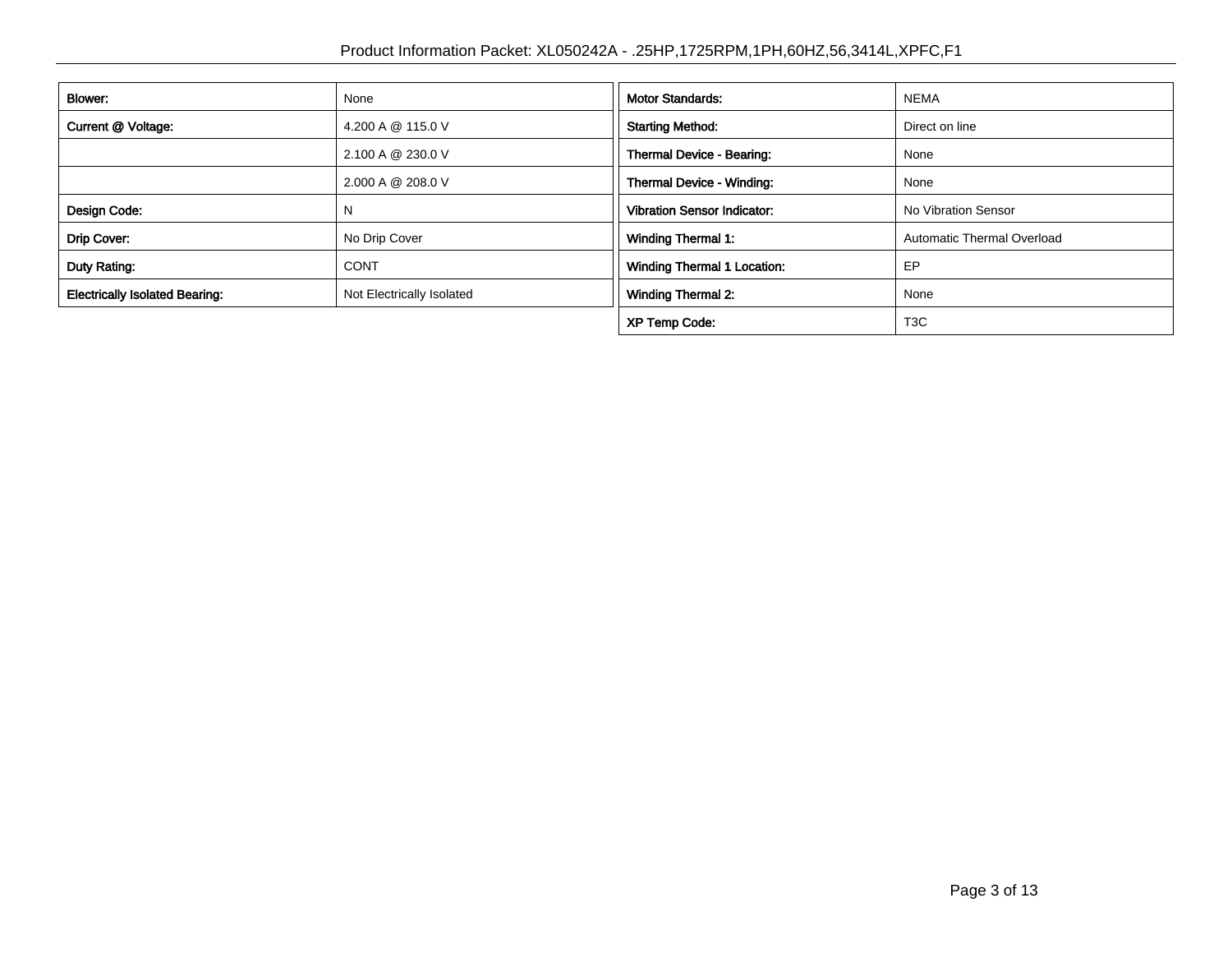# BALDOR · RELIANCE F Product Information Packet: XL050242A - .25HP,1725RPM,1PH,60HZ,56,3414L,XPFC,F1

| Nameplate NP0016XPSL |                                     |                            |
|----------------------|-------------------------------------|----------------------------|
| NO.                  |                                     | CC                         |
| SER. $#$             |                                     |                            |
|                      | SPEC 34-0000-0416                   |                            |
|                      | <b>CAT.NO. XL050242A</b>            |                            |
| H.P.   .25           |                                     | T. CODE T3C                |
|                      | VOLTS 115/208-230                   |                            |
|                      | $AMPS$ 4.2/2-2.1                    |                            |
|                      | R.P.M. 1725 34WGY855                |                            |
| $HZ$ 60              |                                     | $CLASS$ $B$<br>PH 1        |
| SER.F. 1.00          |                                     | DES N<br>CODE <sup>L</sup> |
|                      | RATING 40C AMB-CONT                 |                            |
| $FRAME$ 56           |                                     | NEMA NOM. EFF 62           |
| USABLE AT 208V       |                                     | $PF$ 64                    |
|                      | <b>BLANK NEMA MG-1 PART 5, IP54</b> |                            |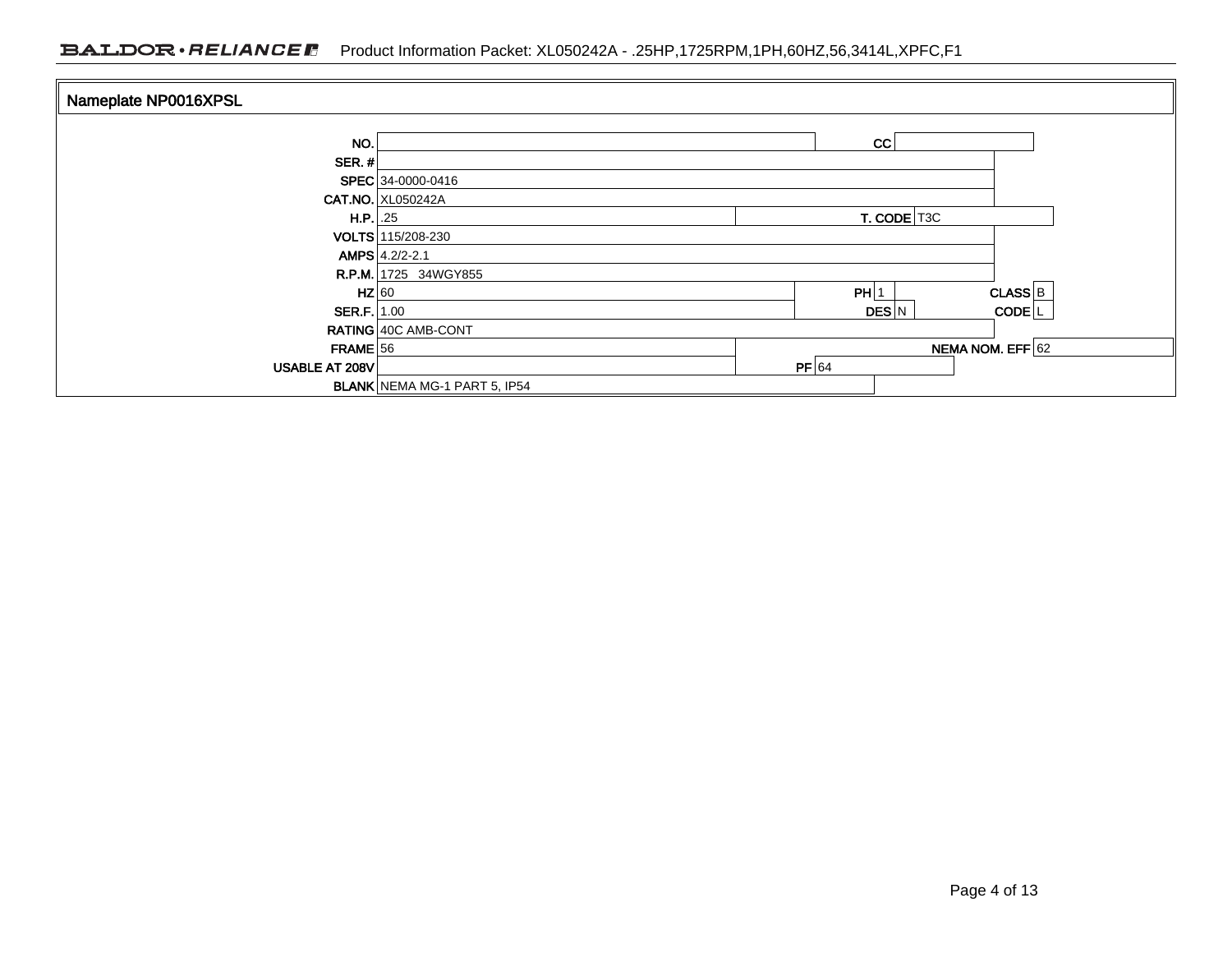| <b>Parts List</b>  |                                          |          |  |  |  |
|--------------------|------------------------------------------|----------|--|--|--|
| <b>Part Number</b> | Description                              | Quantity |  |  |  |
| SA393084           | SA 34-0000-0416                          | 1.000 EA |  |  |  |
| RA383702           | RA 34-0000-0416                          | 1.000 EA |  |  |  |
| LB1118             | LABEL, WARNING (ROLL LABEL)              | 1.000 EA |  |  |  |
| LC0008             | <b>CONNECTION LABEL</b>                  | 1.000 EA |  |  |  |
| NP0016XPSL         | SS XP UL CSA CC CL-I GP-D CL-II GP-F&G   | 1.000 EA |  |  |  |
| 85XU0407S04        | 4X1/4 U DRIVE PIN STAINLESS              | 2.000 EA |  |  |  |
| 85XU0407S04        | 4X1/4 U DRIVE PIN STAINLESS              | 4.000 EA |  |  |  |
| MN416A01           | TAG-INSTAL-MAINT no wire (2100/bx) 4/22  | 1.000 EA |  |  |  |
| NP0018W            | ALUM UL XP CONDUIT BOX NAMEPLATE         | 1.000 EA |  |  |  |
| TPMRG61RX          | THERMAL 1PH 0.75 AUT 120C                | 1.000 EA |  |  |  |
| 51XT0632A06        | 6-32X3/8 TY23 HXWS SLDSR                 | 2.000 EA |  |  |  |
| HA6001A03          | THERMAL RETAINER (PLATED)                | 1.000 EA |  |  |  |
| NS2500A01          | INSULATOR, AUTO THER PROT                | 1.000 EA |  |  |  |
| 34FH4002A01SP      | IEC FH NO GREASER PRIMED                 | 1.000 EA |  |  |  |
| 51XW1032A06        | 10-32 X .38, TAPTITE II, HEX WSHR SLTD S | 3.000 EA |  |  |  |
| 34FN3002A01SP      | EXTERNAL FAN, PLASTIC, .637/.639 HUB W/  | 1.000 EA |  |  |  |
| HA3104A05          | THRUBOLT, 5/16-18 X 8.375                | 4.000 EA |  |  |  |
| SP5036A01          | STAT. SWITCH ASSY. MODEL 34 TYPE L OR S  | 1.000 EA |  |  |  |
| XY3118A12          | 5/16-18 HEX NUT DIRECTIONAL SERRATION    | 4.000 EA |  |  |  |
| 34EP3703A01        | FR ENDPLATE, MACH XP                     | 1.000 EA |  |  |  |
| HW5100A03          | WAVY WASHER (W1543-017)                  | 1.000 EA |  |  |  |
| 34EP3704A01        | PU ENDPLATE, MACH XP                     | 1.000 EA |  |  |  |
| 35CB3001A01SP      | EXPL CONDUIT BOX, MACH, 1/2" PIPE TAP LE | 1.000 EA |  |  |  |
| 11XW1032G06        | 10-32 X .38, TAPTITE II, HEX WSHR SLTD U | 1.000 EA |  |  |  |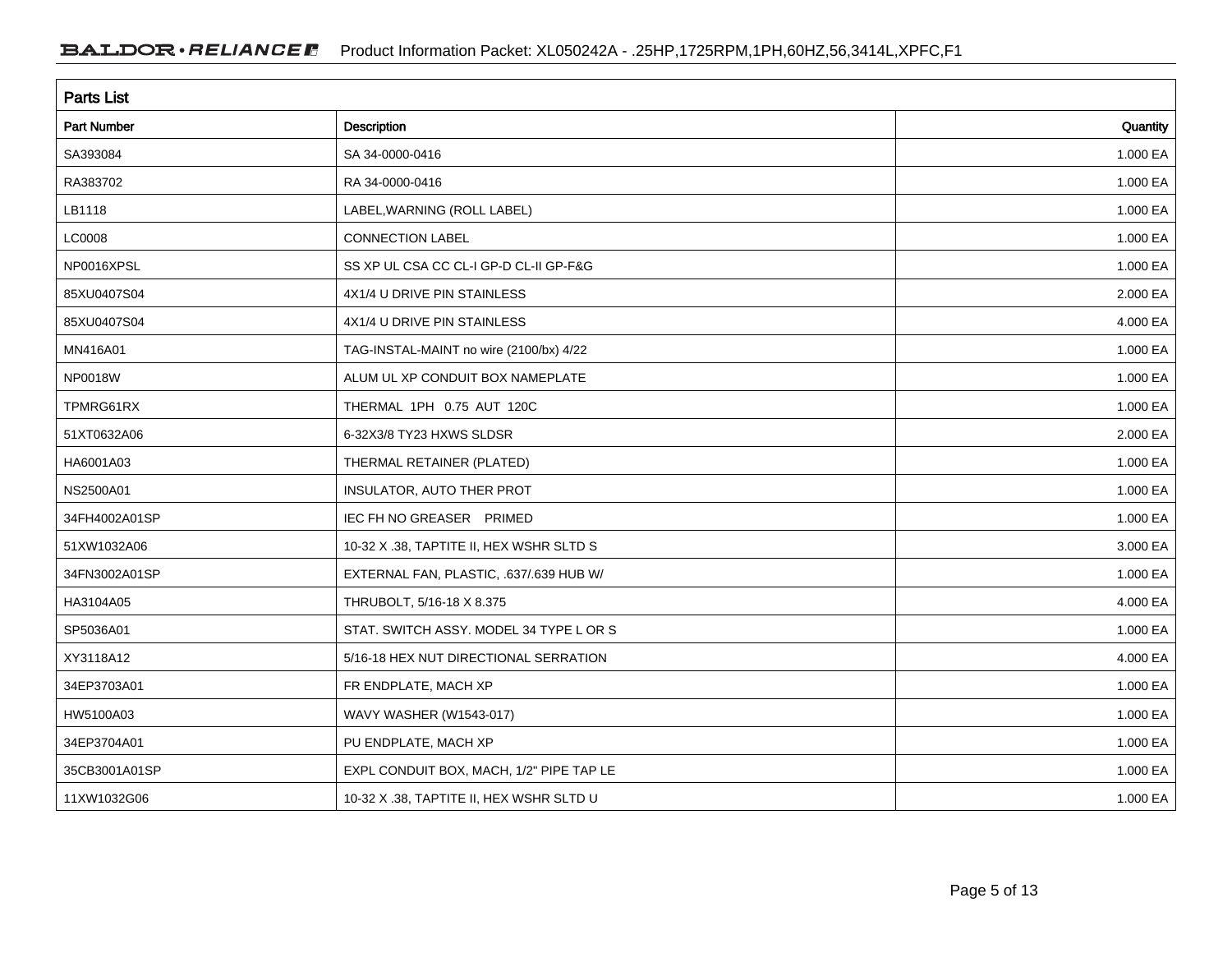| <b>Parts List (continued)</b> |                                          |            |  |  |  |
|-------------------------------|------------------------------------------|------------|--|--|--|
| <b>Part Number</b>            | Description                              | Quantity   |  |  |  |
| HW4002A02                     | 1-11.5X2LG PIPE NIPPLE (F/S)             | 1.000 EA   |  |  |  |
| 35CB3500A01SP                 | CONDUIT BOX LID, MACH                    | 1.000 EA   |  |  |  |
| 51XN2520A16                   | SCREW, HEX WS SLT, ZN, 1/4-20 X 1.00     | 4.000 EA   |  |  |  |
| HA6003A52                     | CLAMP, CAPACITOR, WHITE ZINC PLATED      | 1.000 EA   |  |  |  |
| 51XW0832A07                   | 8-32 X .44, TAPTITE II, HEX WSHR SLTD SE | 1.000 EA   |  |  |  |
| HA1025A13                     | WSHR, FELT38" THICK F-26 CLASS           | 1.000 EA   |  |  |  |
| HW3021E06                     | 1/8 DIA X 5/8 ROLLPIN (F/S)              | 1.000 EA   |  |  |  |
| WD1000A16                     | 2-520128-2 AMP FLAG TERMINAL(4M/RL)      | 8.000 EA   |  |  |  |
| EC1130A08SP                   | ELEC CAP 115V 1.125X2.750 X              | 1.000 EA   |  |  |  |
| WD1000A16                     | 2-520128-2 AMP FLAG TERMINAL(4M/RL)      | 6.000 EA   |  |  |  |
| MG1025G29                     | WILKOFAST, 789.229, DARK CHARCOAL GRAY   | 0.014 GA   |  |  |  |
| 36PA1000                      | PKG GRP, PRINT<br>PK1016A06              | 1.000 EA   |  |  |  |
| HW2501D13                     | KEY, 3/16 SQ X 1.375                     | 1.000 EA   |  |  |  |
| HA7000A04                     | KEY RETAINER 0.625 DIA SHAFTS            | 1.000 EA   |  |  |  |
| MJ5000A09                     | EFI KIT #1578 (400 ML CARTRIDGE OF EFI   | $0.031$ EA |  |  |  |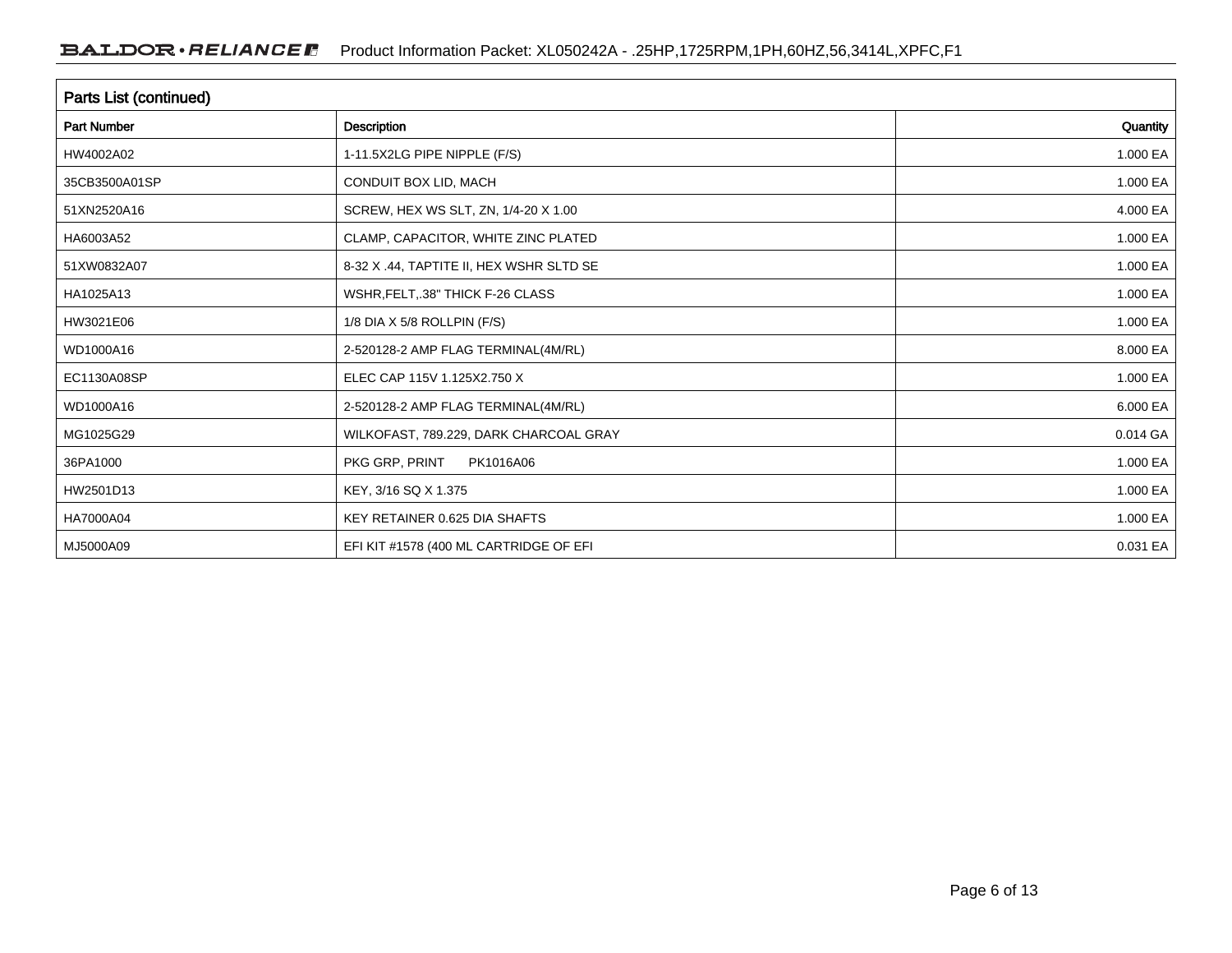#### **AC Induction Motor Performance Data**

#### Record # 36349Typical performance - not guaranteed values

| Winding: 34WGY855-R006<br>Type: 3414L |                 | <b>Enclosure: XPFC</b> |                                                 |                                   |
|---------------------------------------|-----------------|------------------------|-------------------------------------------------|-----------------------------------|
| <b>Nameplate Data</b>                 |                 |                        | 230 V, 60 Hz:<br><b>High Voltage Connection</b> |                                   |
| <b>Rated Output (HP)</b>              |                 | .25                    | <b>Full Load Torque</b>                         | 0.762 LB-FT                       |
| <b>Volts</b>                          |                 | 115/208-230            | <b>Start Configuration</b>                      | direct on line                    |
| <b>Full Load Amps</b>                 |                 | $4.2/2 - 2.1$          | <b>Breakdown Torque</b>                         | 2.38 LB-FT                        |
| <b>R.P.M.</b>                         |                 | 1725                   | <b>Pull-up Torque</b>                           | 1.68 LB-FT                        |
| Hz                                    | 60 Phase        |                        | Locked-rotor Torque                             | 2.83 LB-FT                        |
| <b>NEMA Design Code</b>               | N KVA Code      |                        | <b>Starting Current</b>                         | 10.8 A                            |
| Service Factor (S.F.)                 |                 |                        | <b>No-load Current</b>                          | 1.67A                             |
| <b>NEMA Nom. Eff.</b>                 | 62 Power Factor | 64                     | Line-line Res. @ 25°C                           | $9.23 \Omega$ A Ph<br>8.97 Ω B Ph |
| <b>Rating - Duty</b>                  |                 | 40C AMB-CONT           | Temp. Rise @ Rated Load                         | $43^{\circ}$ C                    |

### **Load Characteristics 230 V, 60 Hz, 0.25 HP**

| % of Rated Load     | 25   | 50   | 75   | 100  | 125  | 150  |
|---------------------|------|------|------|------|------|------|
| <b>Power Factor</b> | 35   | 47   | 54   | 64   | 69   | 72   |
| Efficiency          | 35.2 | 50   | 60.6 | 61.8 | 65.7 | 71.6 |
| <b>Speed</b>        | 1780 | 1767 | 1753 | 1738 | 1722 | 1711 |
| Line amperes        | 1.69 | 1.78 | 1.88 | 2.07 | 2.23 | 2.35 |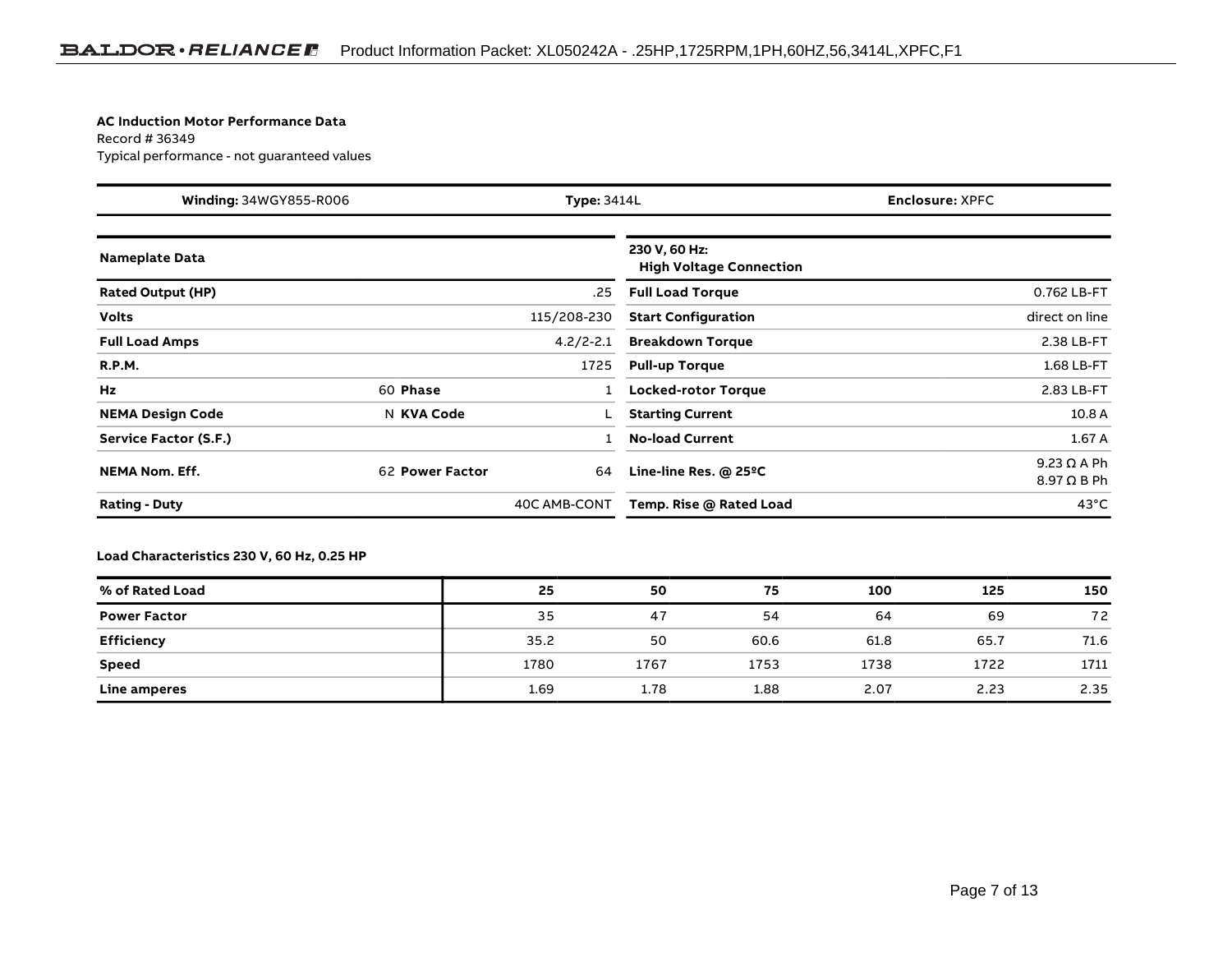

Performance Graph at 230V, 60Hz, 0.25HP Typical performance - Not guaranteed values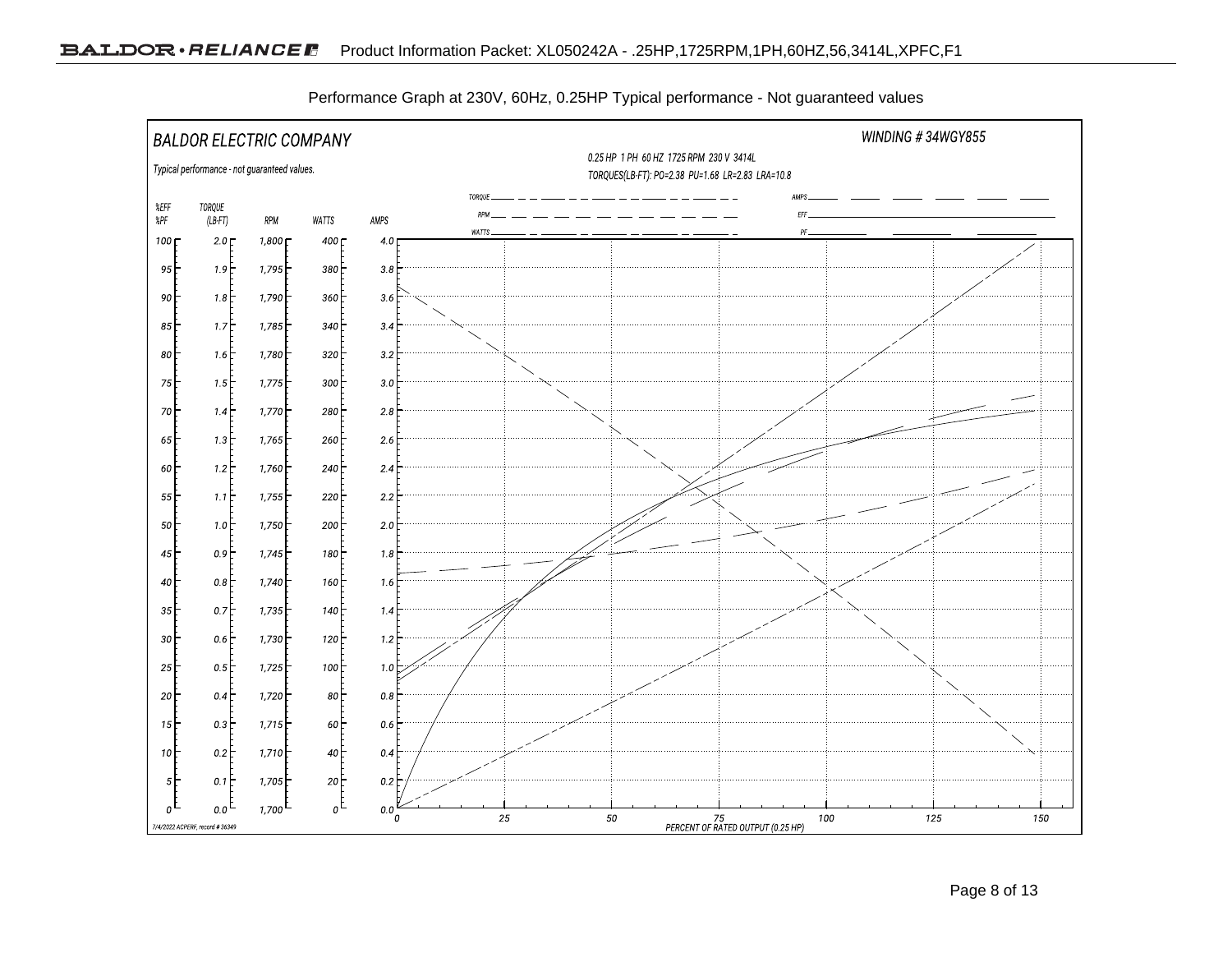#### **AC Induction Motor Performance Data**

Record # 41431Typical performance - not guaranteed values

| Winding: 34WGY855-R006<br><b>Type: 3414L</b> |                 | Enclosure: XPFC |                                                |                                   |
|----------------------------------------------|-----------------|-----------------|------------------------------------------------|-----------------------------------|
| <b>Nameplate Data</b>                        |                 |                 | 115 V, 60 Hz:<br><b>Low Voltage Connection</b> |                                   |
| <b>Rated Output (HP)</b>                     |                 | .25             | <b>Full Load Torque</b>                        | 0.762 LB-FT                       |
| <b>Volts</b>                                 |                 | 115/208-230     | <b>Start Configuration</b>                     | direct on line                    |
| <b>Full Load Amps</b>                        |                 | $4.2/2 - 2.1$   | <b>Breakdown Torque</b>                        | 2.38 LB-FT                        |
| <b>R.P.M.</b>                                |                 | 1725            | <b>Pull-up Torque</b>                          | 1.68 LB-FT                        |
| Hz                                           | 60 Phase        |                 | <b>Locked-rotor Torque</b>                     | 2.83 LB-FT                        |
| <b>NEMA Design Code</b>                      | N KVA Code      |                 | <b>Starting Current</b>                        | 21.6A                             |
| Service Factor (S.F.)                        |                 |                 | <b>No-load Current</b>                         | 3.34A                             |
| <b>NEMA Nom. Eff.</b>                        | 62 Power Factor | 64              | Line-line Res. @ 25°C                          | $2.22 \Omega$ A Ph<br>8.87 Ω B Ph |
| <b>Rating - Duty</b>                         |                 | 40C AMB-CONT    | Temp. Rise @ Rated Load                        |                                   |

### **Load Characteristics 115 V, 60 Hz, 0.25 HP**

| % of Rated Load     | 25   | 50   | 75   | 100  | 125  | 150  |
|---------------------|------|------|------|------|------|------|
| <b>Power Factor</b> | 35   | 47   | 55   | 64   | 69   | 72   |
| <b>Efficiency</b>   | 35.2 | 50   | 60.6 | 61.9 | 65.6 | 71.2 |
| <b>Speed</b>        | 1780 | 1767 | 1753 | 1738 | 1722 | 1711 |
| Line amperes        | 3.38 | 3.56 | 3.76 | 4.14 | 4.46 | 4.7  |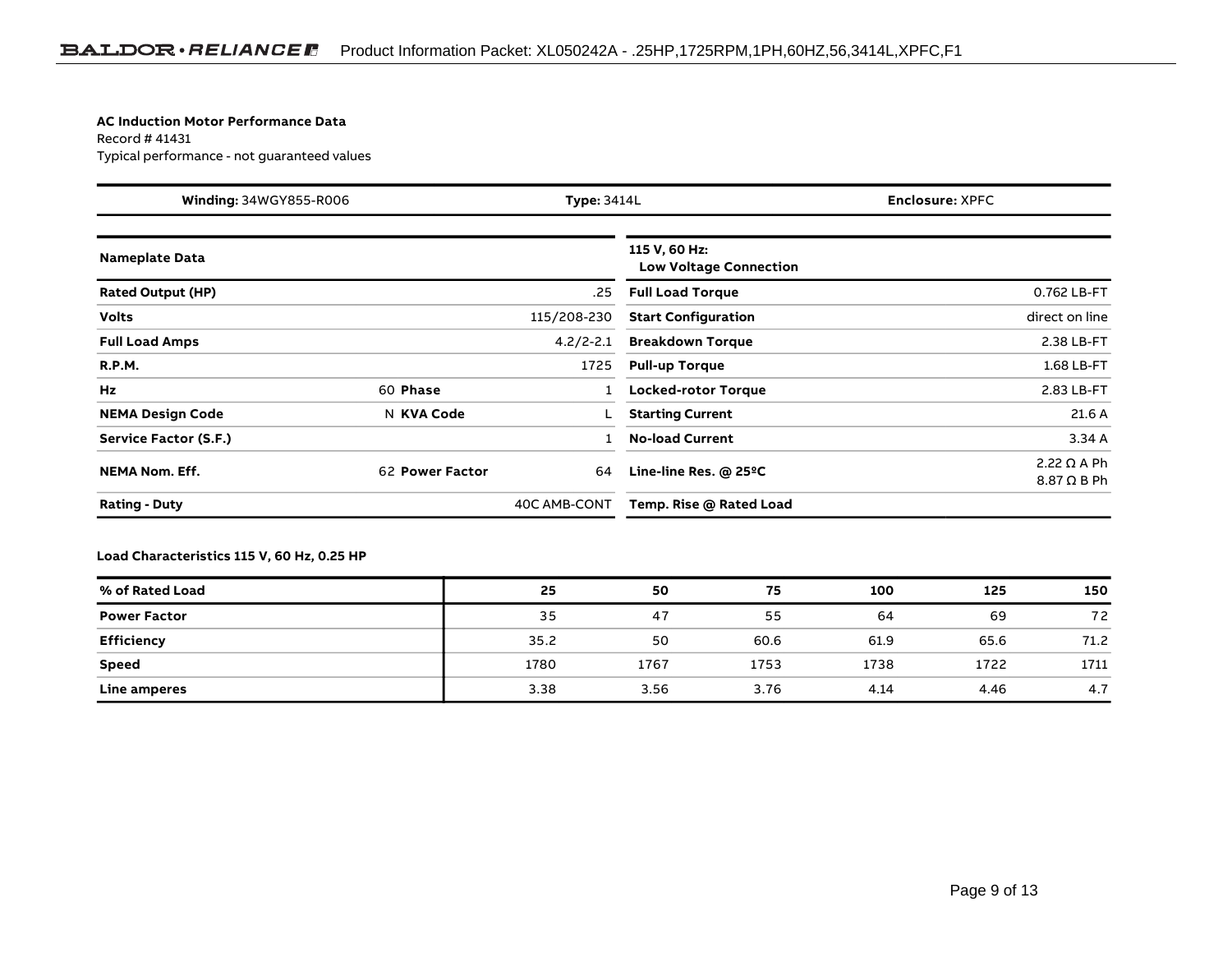

Performance Graph at 115V, 60Hz, 0.25HP Typical performance - Not guaranteed values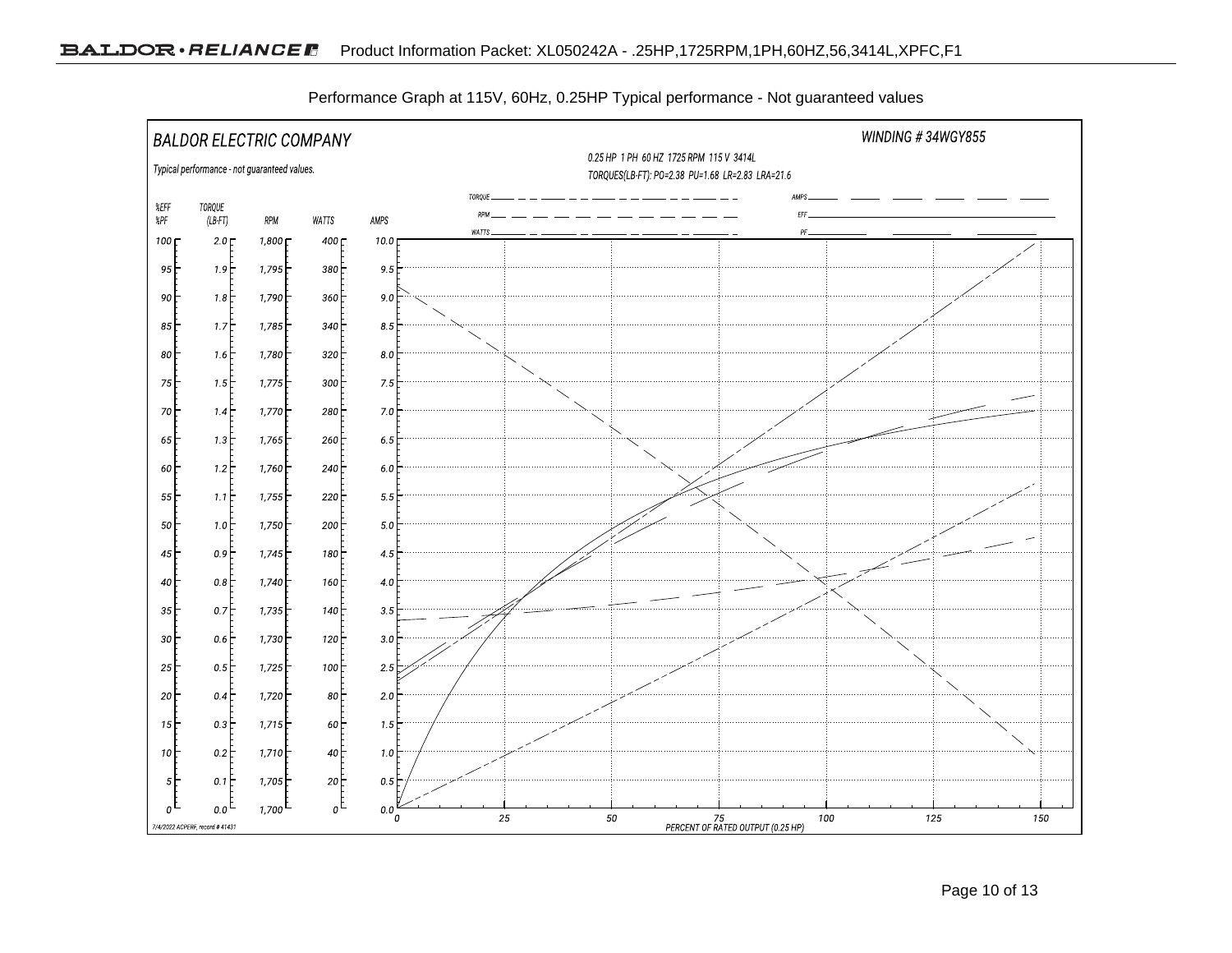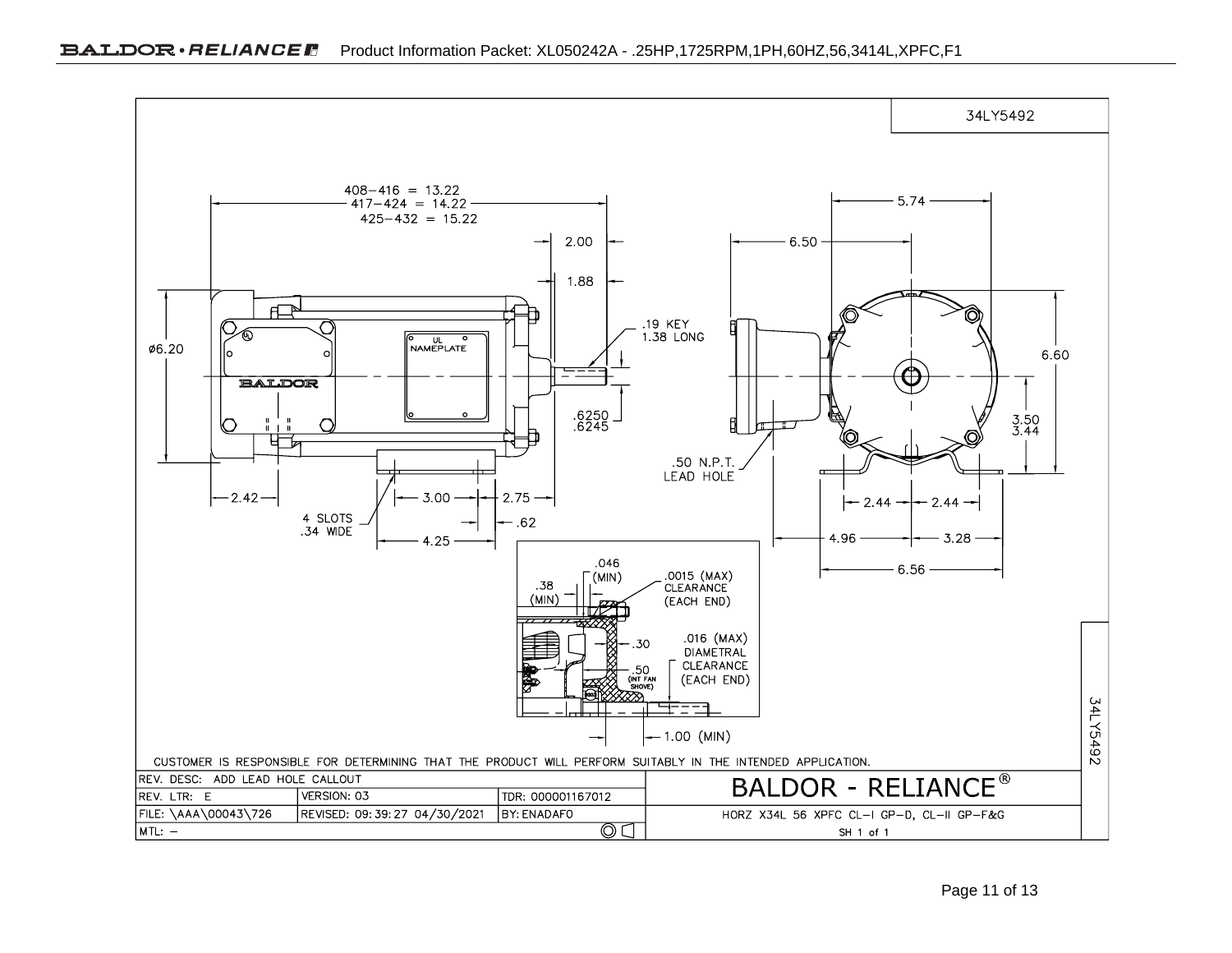